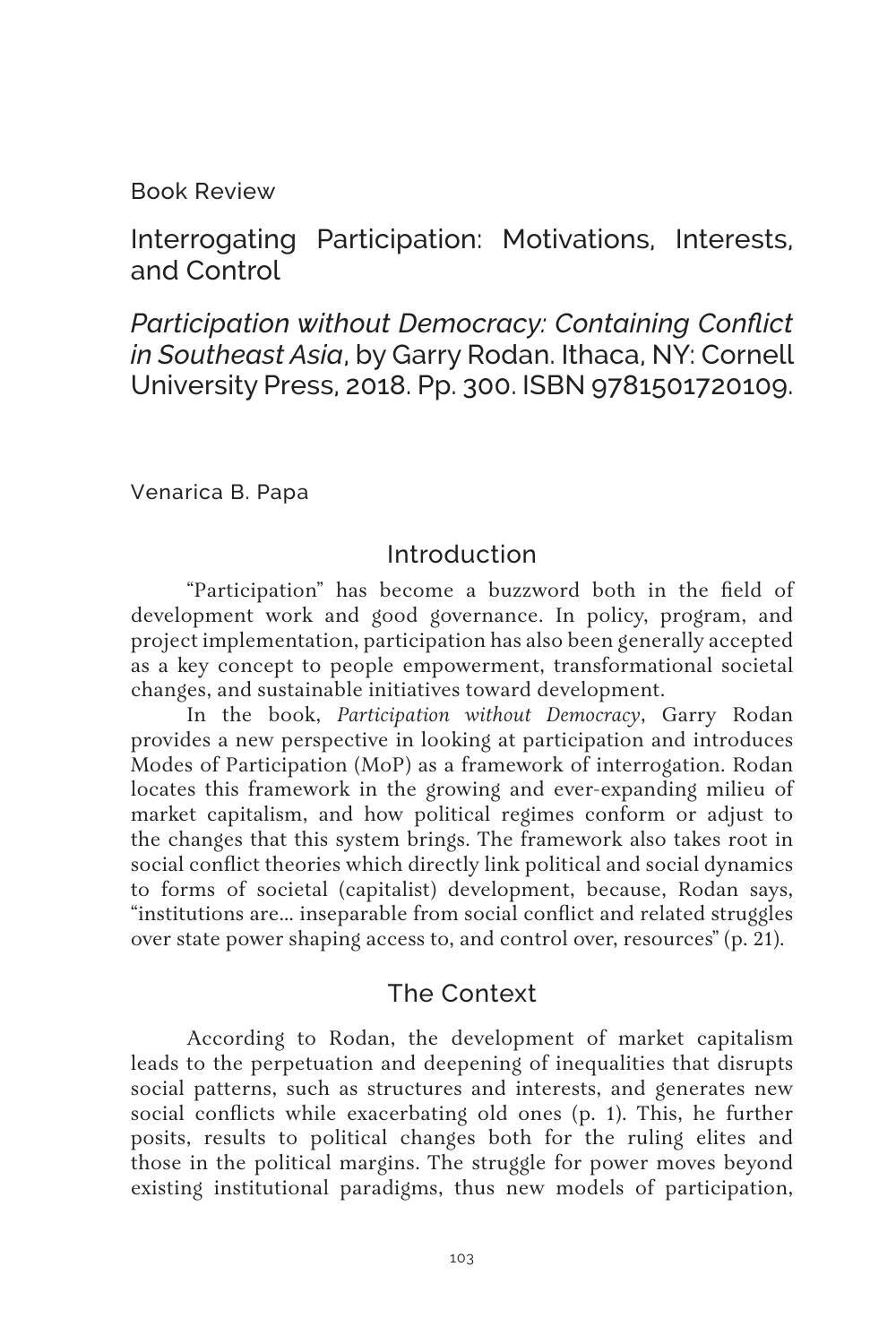representation, and democracy emerge. These models are further developed and pursued by different actors for different objectives. Below is a derived illustration of Rodan's analytical framework on the development of new models and structures of struggle vis-à-vis sociopolitical and economic dynamics in societies.



Figure 1. Illustration of Rodan's Analytical Framework

While those at the political margins—civil society organizations (CSOs), nongovernment organizations (NGOs), and people's organizations (POs), among others—may see political participation as a "vehicle to dismantle" the existing political power, the elites view participation as a "political instrument(s) that could enforce or consolidate power and wealth by domesticating the opposition" (p. 1). According to Rodan, for the elites, provision for an expanded political representation has proven to be an effective means to constrain political contestation, depoliticize institutionalized conflicts, and intensify fragmentation among the (opposition) elites, hence averting reformist coalitions and increasing their control over power and wealth.

With this book, the author intends to contribute to the "analysis of a general phenomenon where elites and popular forces alike are searching for new institutional solutions to new political problems" (p. 4). It sheds light and provides insights on the "forms of political participation and associated representations [that] are emerging, why, and what does this mean for regime directions… who promotes, supports, and opposes the initiatives [and/or] reforms to political representation and why… who gets [to participate] what, when and how; and on whether [through political participation] or how conflicts are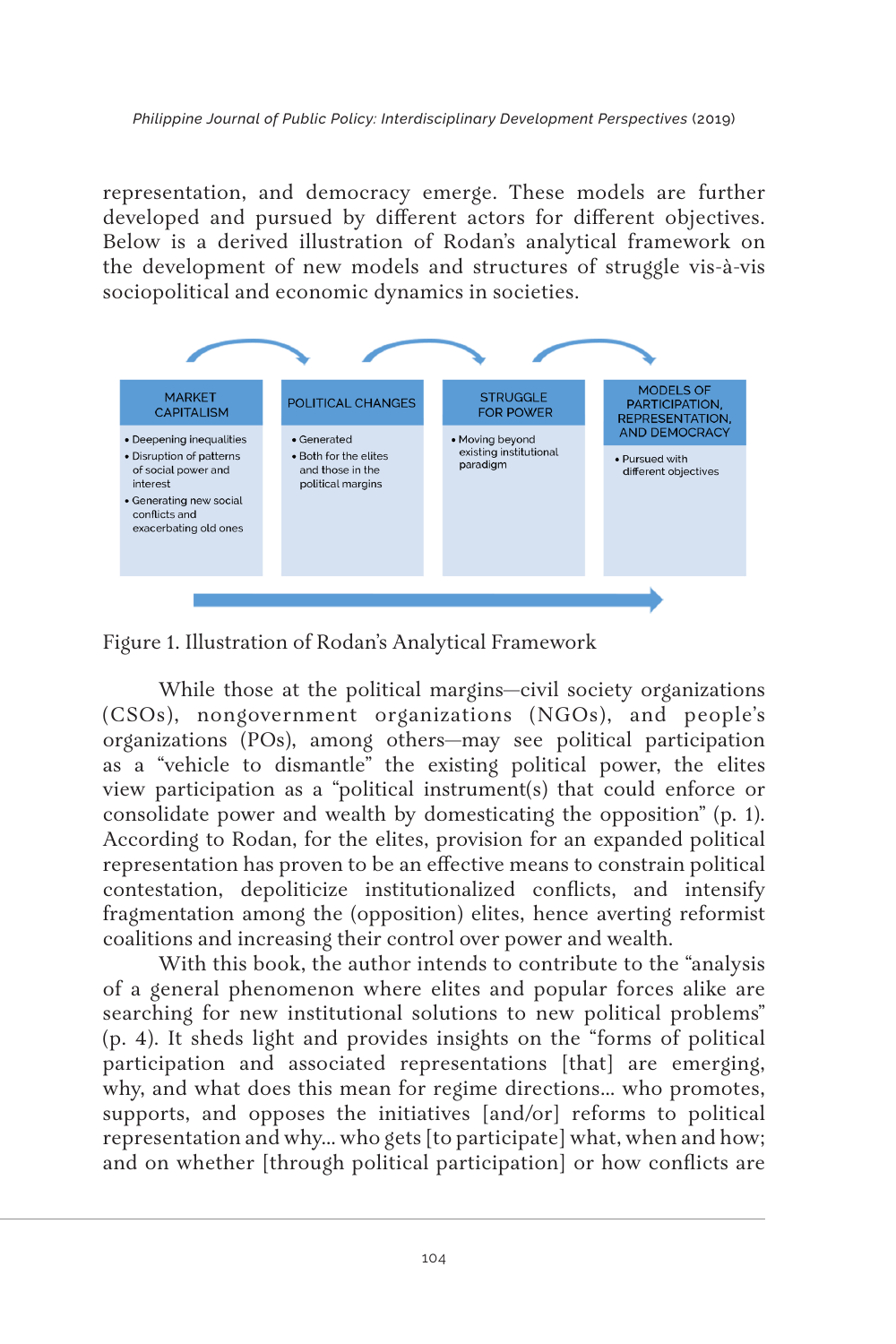addressed, contained or compounded" in the process (pp. 5–6). Rodan posits that "at stake everywhere in struggles… of political participation and representation is not the democratic integrity or functionality [of the mechanism, but] which interests these institutions serve" (p. 5). Understanding the "new forms and ideologies of representation" (p. 5) political participation sees through the boundaries set by political regimes for political contestations as well as the permissible parameters for intraelite conflicts.

# Understanding the MoP Framework

Rodan identifies distinguishable modes of participation in terms of sites of participation and levels of inclusion. Sites of participation would refer to whether the opportunity to participate is state sponsored and controlled or is autonomous from the state. Levels of inclusion, on the other hand, distinguishes between individual and collective participation.

State sponsored and controlled venues of participation may come in the form of administrative incorporation at the individual level, such as public feedback mechanisms, or by way of collective representation and participation in parliamentary or other state institutions.

These modes of participation are influenced by four ideologies of representation identified by the author, namely: (1) the particularist ideology, which provides space for a specific sector or issue while further marginalizing others; (2) populism, a direct representation of the people by the popular leader bypassing intermediary organizations; (3) consultative, that may come in the form of individual feedback mechanisms or select and issue-based CSO consultations; and (4) democratic representation as practiced by social movements and other independent formations.

On the whole, the author argues that MoPs are shaped by the following factors (p. 6):

- 1. Social conflicts over power and the interest coalitions that form around them;
- 2. Institutional manifestation of the struggles and the attempts at containing or expanding the scope for legitimate political conflict; and the
- 3. Mediating influence of ideology shaping the conduct and outcomes of the struggles.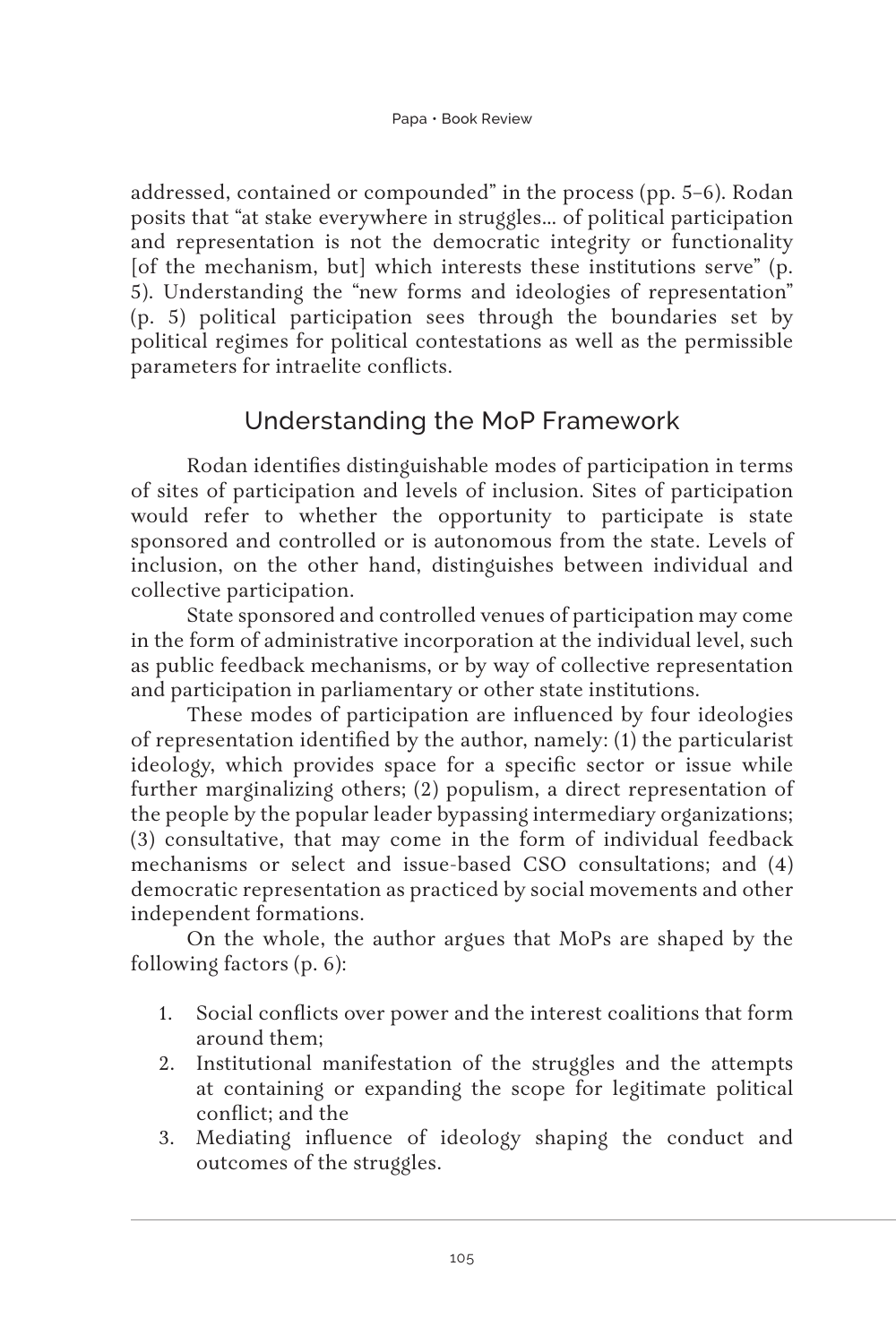# The Case Studies

The book highlights three case studies from the experiences of Southeast Asian countries: Singapore, Philippines, and Malaysia. The goings-on in other parts of the world, on the other hand, served as a backdrop to the author's discussion that include the political and social changes linked to capitalist development used in populist politics such as that of Trump and Brexit; the financial crisis of 2007 to 2008 and the emergence of right-wing, anti-immigration populist parties in Europe; the left-wing redistributive populist movements in Latin America and the anti-globalization Occupy Wall Street movement in the US; and the "hollowing out or diminishing" democracy in Western Europe, among others. The contextual analysis provided grounds for the MoP framework put forward by the author.

The three case studies were chosen because innovative forms of political participation and representation can be drawn from their experiences and can clearly illustrate how these are generated to serve both the consolidation of power for the elite and the opportunity to break open doors of privilege for those at the political margins.

#### Singapore

The Singapore case study takes off from the historical account of the low-turnout elections for the ruling party, People's Action Party (PAP), consequent to intensified social media attacks on the elitist and meritocratic ideology of the politico-bureaucrats under the system of state capitalism and authoritarian rule. Alarmed by this emerging trend, the PAP had to invent various instruments that would project consultative processes in governance to public consciousness. This gave birth to the Nominated Members of the Parliament (NMP), the Our Singapore Conversation (OSC), and the Reaching Everyone for Active Citizenry @ Home (REACH) as public feedback mechanisms provided at the collective (NMP) and individual (OSC and REACH) levels. These, according to the author however, are mechanisms in which the PAP and state bureaucracy have tight control over. Specifically, REACH and OSC are deemed to have fostered "a compartmentalization of public policy issues" (p. 51) and worked toward the consolidation and reinforcement of the disorganized and politically fragmented nature of the nation's civil society (p. 70). The NMP, on the other hand, was an instrument to weaken partisan opposition by fragmentation, as it "obviate[s] the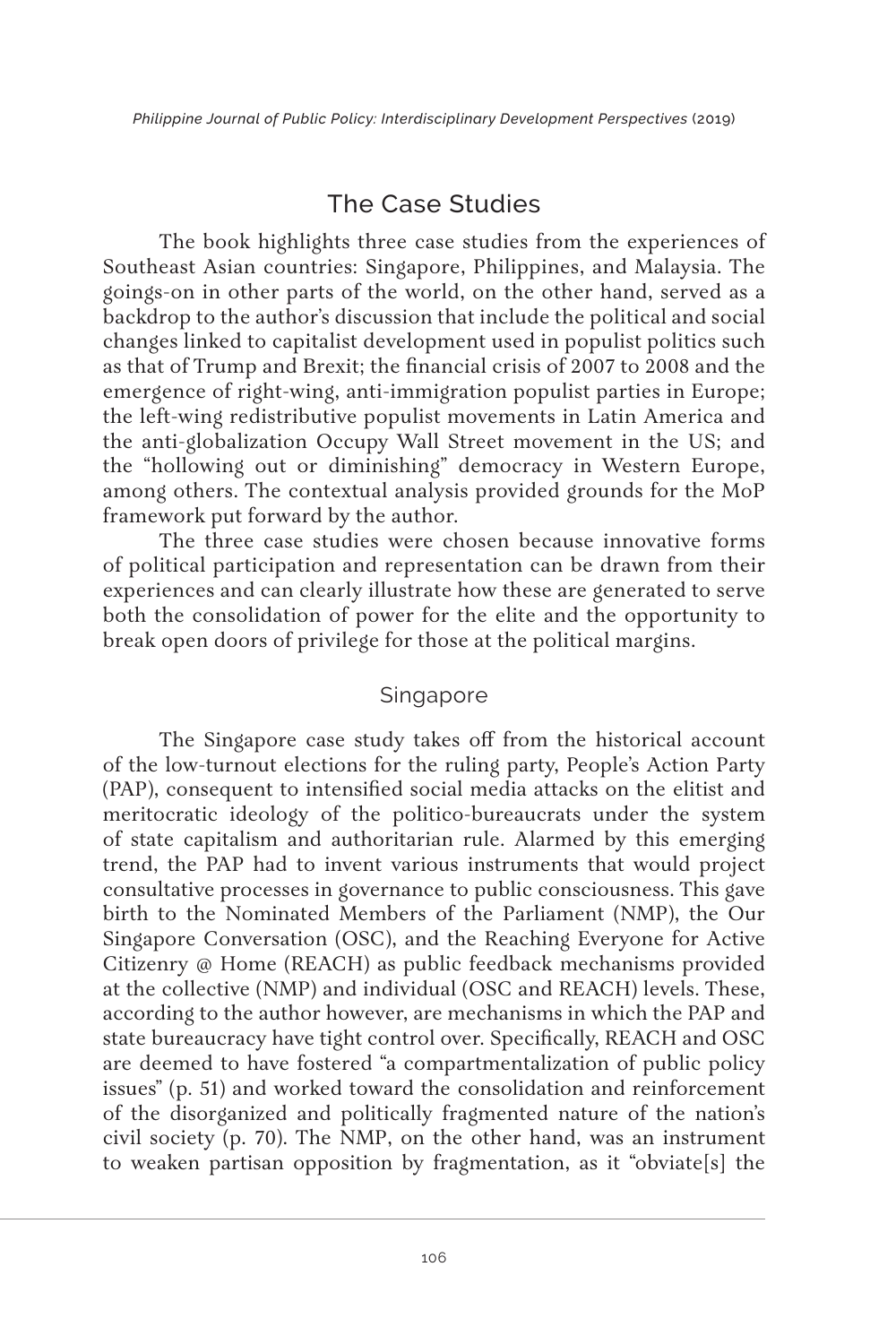formation of alliances among independent organizations and/or with opposition parties" (p. 91).

#### **Philippines**

The Philippine case study mainly focused on the Party List System (PLS) and the Bottom-Up Budgeting (BUB) program, which are both institutionalized mechanisms of political participation and representation at the collective level.

The PLS allows for the representation of marginalized groups in society for up to 20 percent of the members of the House of Representatives. This accomplishes, for the ruling elite, a projection and semblance of democratic representation while, at the same time, maintaining control of decision-making powers. As this mechanism upholds a particularist ideology of representation, it has likewise succeeded in further fragmenting the opposition groups wishing to effect structural and institutional reforms. And, while indeed the PLS has allowed for the participation of new social forces in the parliament, it has not translated to the alteration of existing power structures.

Similarly, the BUB is supposedly another reform-oriented government initiative that provided spaces for the participation of CSOs and local communities in the design and implementation of development interventions. However, like the PLS, it failed to usher a shift in power relations and political contestations. As per his own words, Rodan's analysis of BUB states that: "At its essence, this was a struggle over whether BUB contained or facilitated substantial changes to the operations of state power" (p. 159). Both the PLS and the BUB intensified tensions and conflict among reformers competing for the already limited spaces of participation, thus helping further entrench the dominance of the ruling elite in decision-making processes.

#### Malaysia

Rodan describes Malaysia to be ruled by an electoral authoritarian regime, dominated by the ruling coalition Barisan Nasional (BN; National Front), and headed by the United Malays National Organisation (UMNO). The Malaysian form of state capitalism nurtures the Malay capitalist elite by means of patronage via UMNO and the state bureaucracy. There were two accounts when the state sought to engage the civil society forces upon the advice of the National Economic Consultative Councils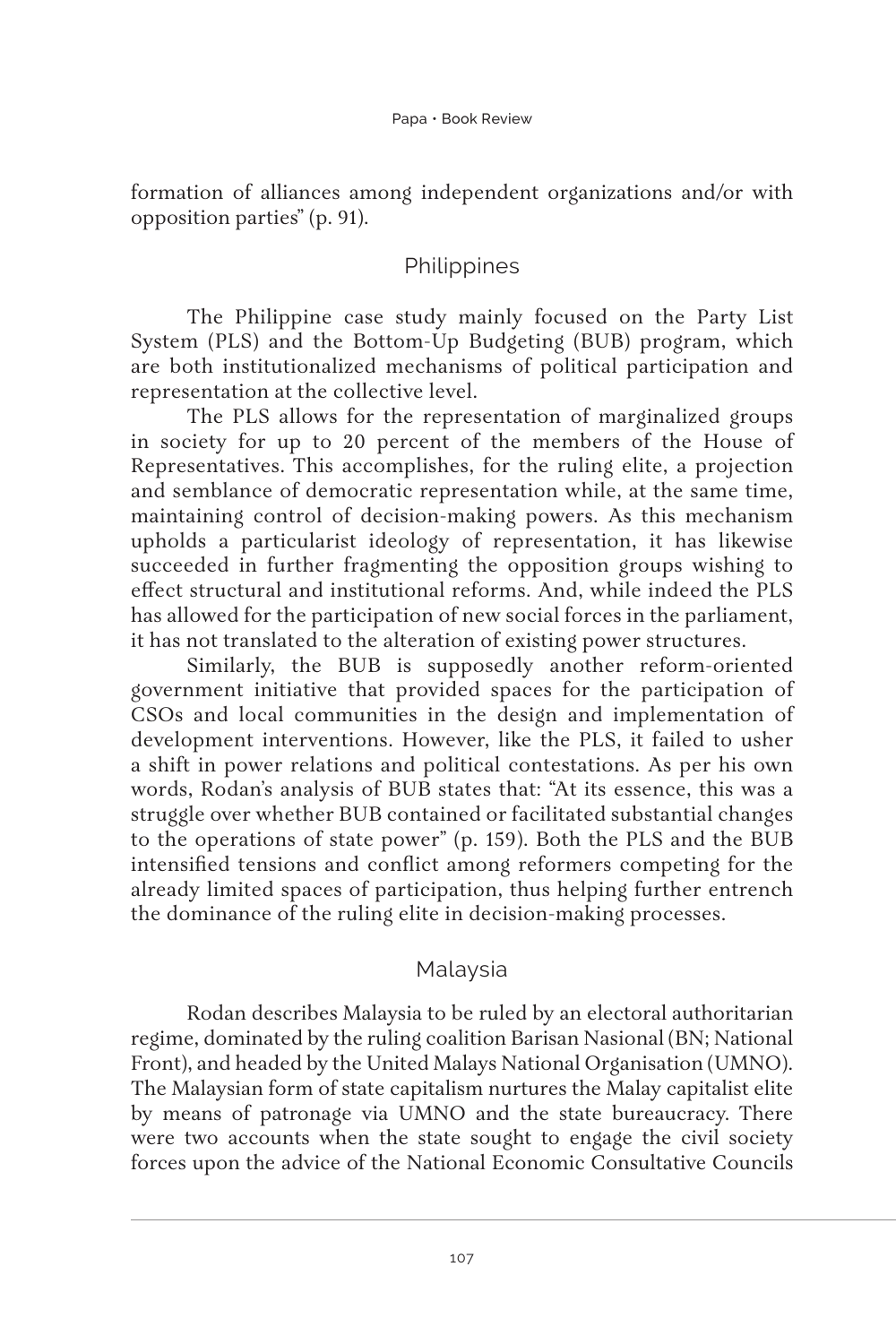(NECCs), and both dismally failed. Rodan attributes this to the ethnically based form of capitalist transformation and the "subsequent dynamics that militated against collective class-based organizations and social democracy gaining a foothold in the state, or outside it" (p. 210) that made it nearly impossible to pursue strategies of consultative participation. Further into this case study, Rodan likewise documented a substantial victory among the multiethnic, oppositional civil society movement Bersih (Gabungan Pilihanraya Bersih dan Adil; Coalition for Clean and Fair Elections), as it was able to demand for reforms and organize some of the biggest demonstrations in the history of the country. To Rodan however, this victory is not sustainable because of the weakness of the movement in terms of ideological unity and its tendency to focus on procedural reforms.

Below is a tabulated summary of the case studies propounded in the book.

| Dimension                                                                   | Singapore                                                                                                                                                                                    | Philippines                                                                               | Malaysia                                                    |
|-----------------------------------------------------------------------------|----------------------------------------------------------------------------------------------------------------------------------------------------------------------------------------------|-------------------------------------------------------------------------------------------|-------------------------------------------------------------|
| Site of<br>participation                                                    | State-sponsored                                                                                                                                                                              | State-sponsored                                                                           | State-sponsored                                             |
| Level of<br>inclusion                                                       | Collective: Nominated<br>Members of the<br>Parliament (NMP);<br>Individual: Reaching<br>Everyone for<br><b>Active Citizenry</b><br>@ Home (REACH)<br>and Our Singapore<br>Conversation (OSC) | Collective: Party<br>List System (PLS)<br>and Bottom-Up<br>Budgeting (BUB)                | Collective:<br>Coalition for<br>Clean and Fair<br>Elections |
| Ideology of<br>participation<br>and<br>representation                       | Consultative ideology:<br>upholding interests of<br>technocratic politico-<br>bureaucrats                                                                                                    | Particularist,<br>pseudo-<br>democratic:<br>effecting<br>fragmentation<br>among reformist | Particularist,<br>consultative,<br>and elite<br>patronage   |
| Context of<br>sociopolitical<br>dynamics vis-<br>à-vis market<br>capitalism | State capitalism and<br>authoritarian rule                                                                                                                                                   | Rule of the<br>oligarchy and<br>technocratic elites                                       | Ethnicity-<br>based capitalist<br>transformation            |

#### Table 1. Summary of Case Studies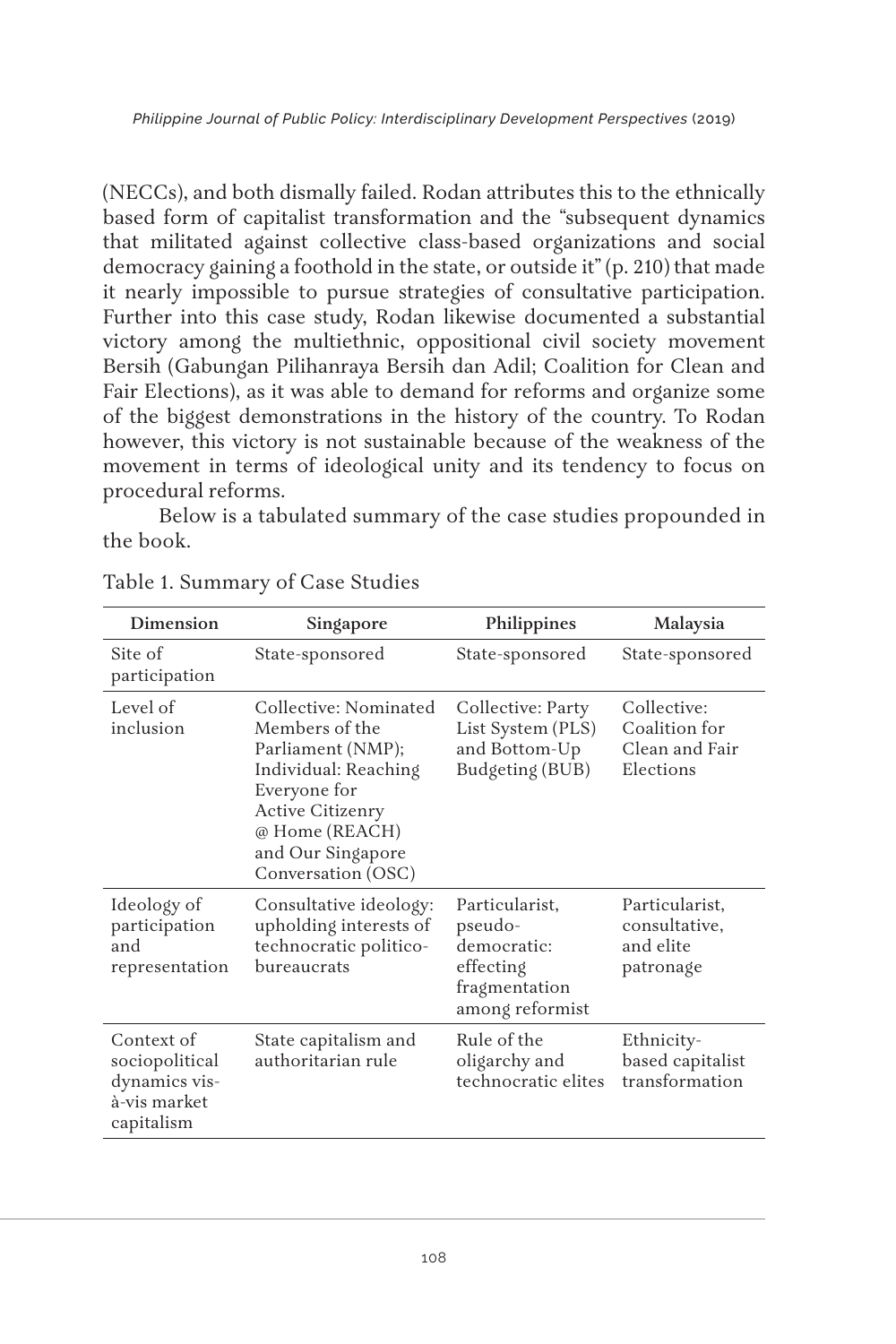## Participation, Representation, and Political Contestations

Rodan himself says that the "MoP framework privileges the question of *why* political institutions emerge" (p. 221). As such, the book succeeds in interrogating "participation" as a tool embedded in mechanisms meant to further the elite's control of power and resources. The case studies provide sufficient evidence to argue a systematized use of political participation and representation to perpetuate the ruling elites' power and their deliberate effort to intensify the fragmentation of already weakening social movements in the context of neoliberal globalization. Further, the discussion on the ideologies of participation and representation contributes to the understanding of populist strategies that undermine democratic processes and how these become viable to people who desire direct representation in lieu of fragmented and ineffective intermediary organizations.

The book, however, mainly highlighted participation in the context of state sponsored and controlled mechanisms. Understanding participation as an integral element in political contestation cannot and should not be confined to the context of institutionalized, state sponsored initiatives. More than the state providing spaces for participation and representation, the strength of social movements, and the level of collective consciousness and historical grounding on struggles against repression are the compelling forces that propel a repressed public toward a sustained effort to challenge existing structures and tilt the balance of power relations. And while the concessions formed between the ruling elites and the moderate reformists may indeed prove fatal in the institutional battle for transformational and systemic changes, many grassroots organizations and people's initiatives choose to strengthen political contestation and participation outside of this confluence.

A research on the dynamics between state and nonstate-initiated participation and representation, hence, may complement the effort of this book to the understanding of political power struggles within and outside of institutional structures.